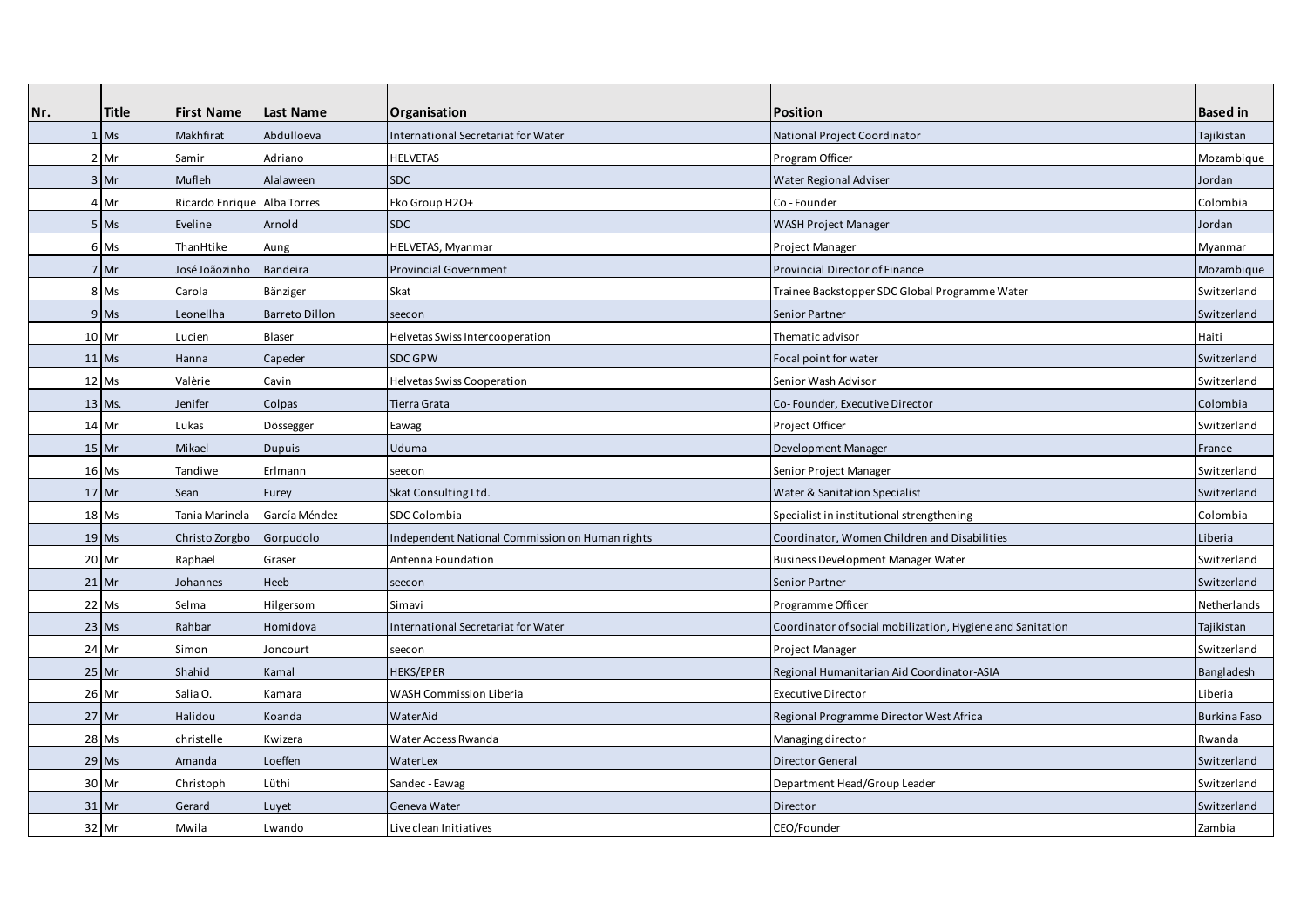|            | 33 Mr   | Osório            | Macamo           | SNV-Mozambique                                                      | Project Coordinator                                                              | Mozambique          |
|------------|---------|-------------------|------------------|---------------------------------------------------------------------|----------------------------------------------------------------------------------|---------------------|
|            | 34 Ms   | Sarah             | Maerki           | seecon                                                              | Project staff                                                                    | Switzerland         |
|            | $35$ Mr | Daniel            | Nolan            | <b>UNTAPPED</b>                                                     | Co-founder/Managing Partner                                                      | <b>USA</b>          |
|            | 36 Mr   | Olivier           | Normand          | International Secretariat for Water                                 | Project Director                                                                 | Tajikistan          |
|            | 37 Ms   | Sana              | Omar             | Swiss Agency for Development and Cooperation/Embassy of Switzerland | Sr. Programme Officer                                                            | Pakistan            |
|            | 38 Mr   | Samuel            | Ongole           | Living Water                                                        | President                                                                        | India               |
|            | 39 Mr   | <b>KENNETH</b>    | PERALTA          | <b>SDC - LIMA HUB</b>                                               | NATIONAL PROGRAMME OFFICER                                                       | Peru                |
|            | 40 Mr   | Eriky Ny Aina     | RAKOTOHARIMANANA | <b>HELVETAS Swiss Intercooperation</b>                              | Water, Sanitation and Hygiene Project Officer / Focal Point Emergencies Response | Madagascar          |
|            | 41 Ms   | Shubhangi         | Rana             | Pad2Go                                                              | Co-founder                                                                       | Nepal               |
|            | 42 Ms   | Jesselina         | Rana             | Pad2Go                                                              | Co-founder                                                                       | Nepal               |
|            | 43 Mr   | Thorsten          | Reckerzügl       | BORDA e.V.                                                          | Team Coordinator Development Assistance                                          | Germany             |
|            | 44 Mr   | ABU               | REHAN            | <b>SDC Pakistan</b>                                                 | Senior Programme Officer                                                         | Pakistan            |
|            | 45 Mr   | Laurent           | SINARE           | Helvetas                                                            | WASH PROGRAM OFFICER                                                             | <b>Burkina Faso</b> |
|            | 46 Mr   | Bernhard          | Soland           | <b>SDC</b>                                                          | Deputy Director Swiss Cooperation Office Kosovo                                  | Kosovo              |
|            | 47 Ms   | Linda             | Strande          | Eawag                                                               | Senior Scientist                                                                 | Switzerland         |
|            | 48 Mr   | Alex              | Tseh             | Ernst Peyer Foundation, CH                                          | Project Coordinator                                                              | Ghana               |
|            | 49 Mr   | ANIL              | <b>VYAS</b>      | Manipal University Jaipur                                           | Professor                                                                        | India               |
| Day Guests |         |                   |                  |                                                                     |                                                                                  |                     |
|            | $1$ Mr  | Filippo           | <b>Buzzini</b>   | <b>Sketchy Solutions</b>                                            | Chief Sketching Officer                                                          | Switzerland         |
|            | 2 Ms    | <b>Bleu Laine</b> | Cynthia          | WaterLex                                                            | Programme Manager                                                                | Switzerland         |
|            | 3 Mr    | Binayak           | Das              | <b>Water Integrity Network</b>                                      | Programme Coordinator                                                            | Germany             |
|            | 4 Ms    | Catarina          | de Albuquerque   | Sanitation and Water for All                                        | Chief Executive Officer                                                          | Portugal            |
|            | 5 Ms    | Hester            | Foppen           | Aqua for All                                                        | Sr. Program Manager New Sanitation                                               | Netherlands         |
|            | 6 Mr    | Johan             | Gély             | Swiss Agency for Development and Cooperation SDC                    | Head of Global Programme Water                                                   | Switzerland         |
|            | 7 Mr    | Nicolas           | Lorne            | Waterpreneurs                                                       | Co-founder                                                                       | Switzerland         |
|            | 8 Mr    | Adriaan           | Mol              | <b>BushProof</b>                                                    | Impact Entrepreneur                                                              | Kenya               |
|            | 9 Mr    | Valentin          | Post             | <b>WASTE</b>                                                        | <b>Finance Director</b>                                                          | Netherlands         |
|            | 10 Mr.  | Bioern            | Struewer         | Roots of Impact                                                     | Founder & CEO                                                                    | Germany             |
|            | $11$ Ms | Antonella         | Vagliente        | Young Water Solutions                                               | Director                                                                         | Belgium             |
|            | 12 Mr   | Tatjana           | Von Steiger      | Swiss Agency for Development and Cooperation SDC                    | Deputy Assistant Director General                                                | Switzerland         |